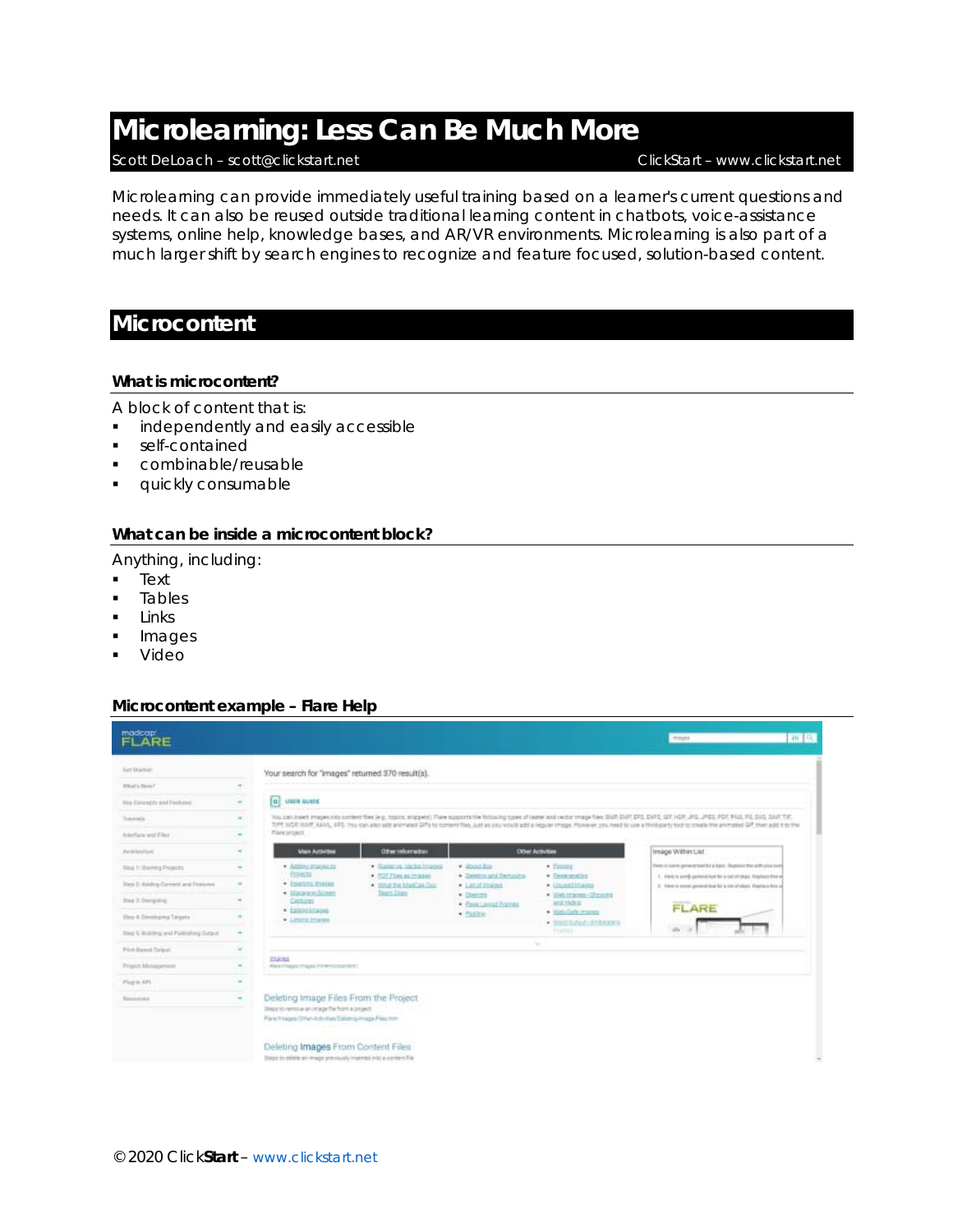| Google | how do i get a passport?                                                                                                                                                                                                                                                                                                               | Q<br>×            |
|--------|----------------------------------------------------------------------------------------------------------------------------------------------------------------------------------------------------------------------------------------------------------------------------------------------------------------------------------------|-------------------|
|        | Q All<br>C Shopping<br><b>Books</b><br><b>EI</b> News<br>$\triangleright$ Videos<br>: More                                                                                                                                                                                                                                             | Settings<br>Tools |
|        | About 297,000,000 results (0.64 seconds)                                                                                                                                                                                                                                                                                               |                   |
|        | <b>Itago to Apply for a Child's Pansport</b>                                                                                                                                                                                                                                                                                           |                   |
|        | Many Clerk's Offices take applications for passports. You will need to bring a certified<br>birth certificate, a photo I.D. and money for processing. Some Clerk's Offices provide for                                                                                                                                                 |                   |
|        | taking passport photos, or you can have one taken at a number of places, including<br>certain travel agencies and photo centers.<br>www.flclerks.com > page > HDI_Passport =<br>How Do I Obtain a Passport? - Florida Court Clerks                                                                                                     |                   |
|        | About Featured Snippets                                                                                                                                                                                                                                                                                                                | 图 Feedback        |
|        | www.usps.com > international > passports =                                                                                                                                                                                                                                                                                             |                   |
|        | Passport Application & Passport Renewal   USPS - USPS.com<br>Visit the U.S. Department of State website to learn how to apply for a passport and what<br>documents you need. Complete your Form DS-11 Application for U.S. Passport on the State<br>Department website. Print your completed application. Have a passport photo taken. |                   |
|        | People also ask                                                                                                                                                                                                                                                                                                                        |                   |
|        | How do I get a passport for the first time?                                                                                                                                                                                                                                                                                            |                   |
|        | Where do you go to apply for a passport?                                                                                                                                                                                                                                                                                               |                   |

## **Microcontent example – Google search results**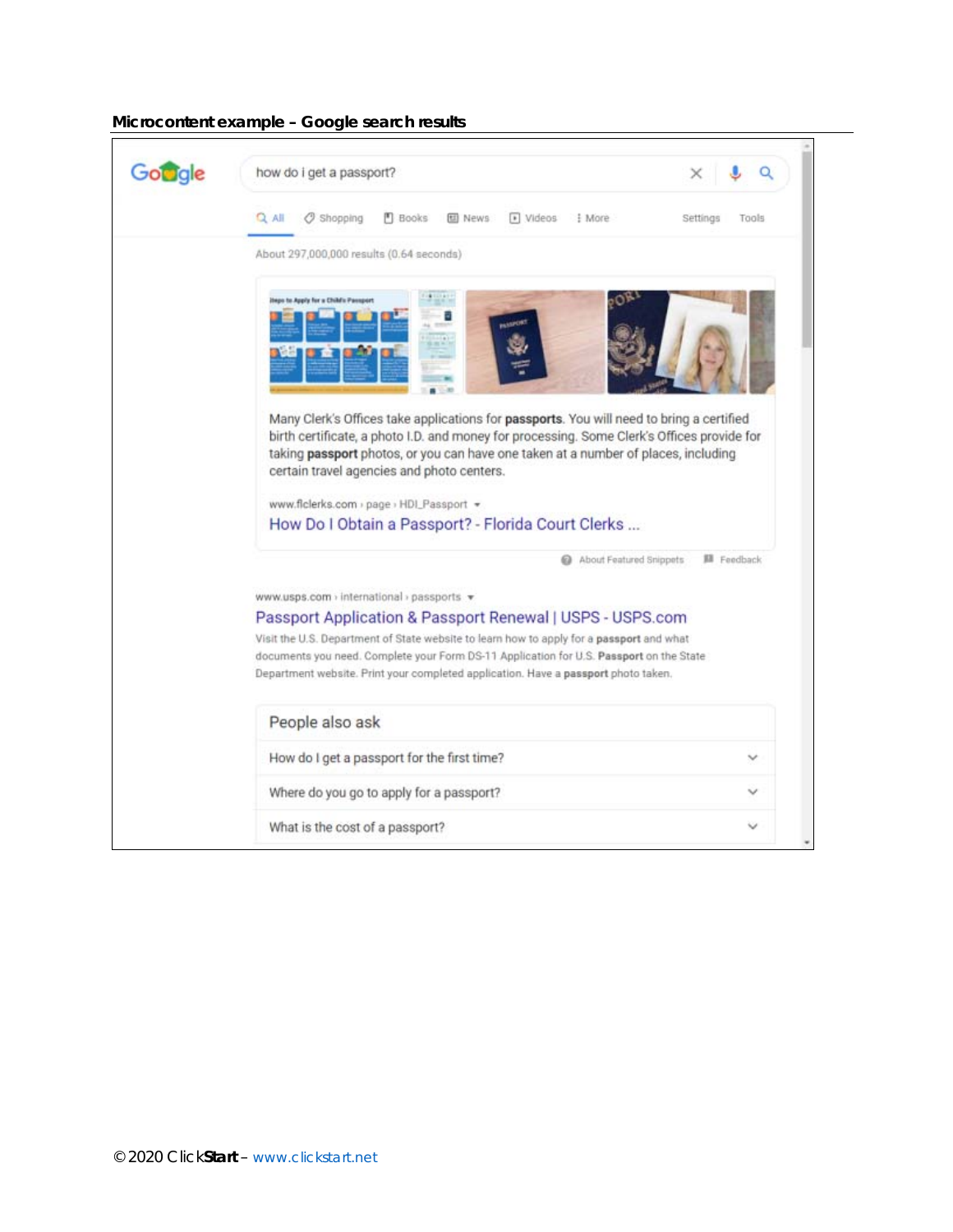

#### **Microcontent - parts**

- Phrase
- Response

#### **Microcontent - creating new blocks**

- **1** Open a microcontent file.
- 2 Click  $\mathbf{E}$
- **3** Type a search phrase and press Enter.
- **4** If you want to add an alternate phrase, click ...
- **5** Click inside the Response Editor and add your content.

#### **Microcontent - creating from existing content**

- **1** Open a topic or snippet.
- **2** Highlight the content you want to convert to a microcontent block.
- **3** Select **Home** > **Create Micro Content**.
- **4** Type a search **Phrase**.
- **5** Select a **Micro Content File**.
- **6** Click **OK**.

#### **Microcontent - mining from usage data**

- Search phrases
- **Search phrases with no results**
- Search topics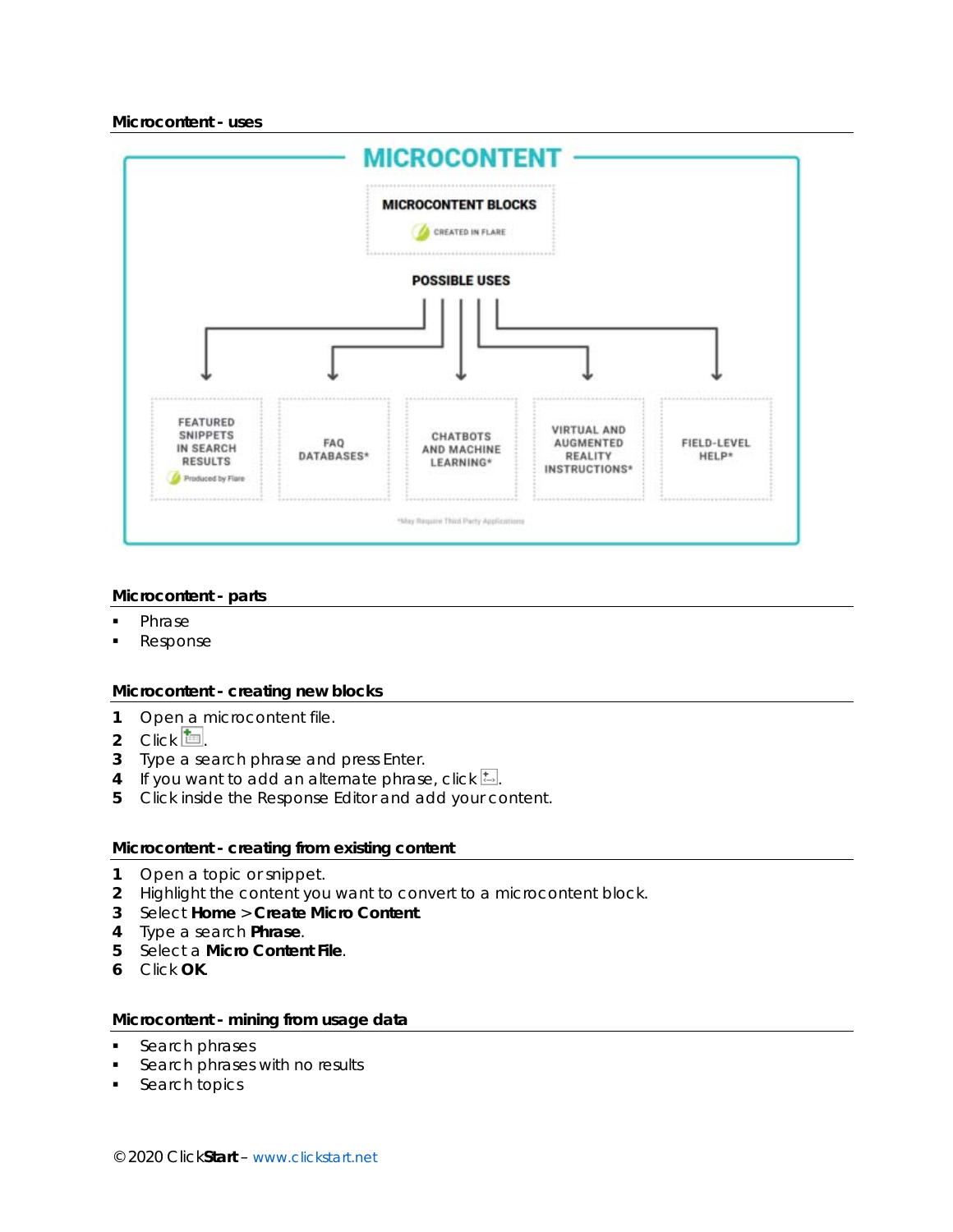#### **Microcontent - Central "Search Phrases" report**



#### **Microcontent - Central "Search Phrases No Results" report**

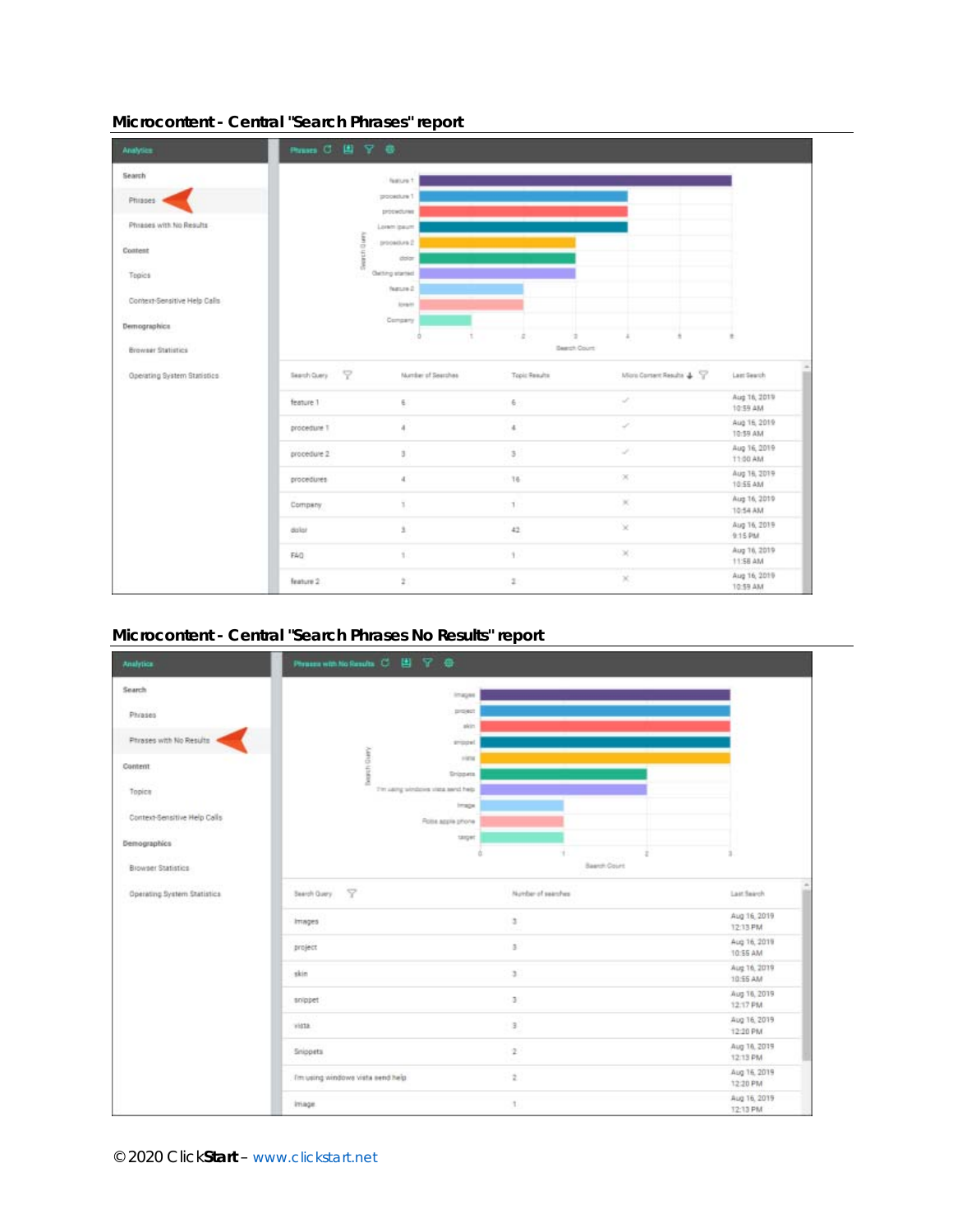#### **Microcontent - Central "Search Topics" report**

| <b>Analytics</b>             | Topics C 国 了 卷                            |                                                     |            |
|------------------------------|-------------------------------------------|-----------------------------------------------------|------------|
| Search                       | Home htm                                  |                                                     |            |
| Phrases                      | B-Feature-Topica/Feature2.htm             |                                                     |            |
|                              | D-Reference/Tips.htm                      |                                                     |            |
| Phrases with No Results      | C-Procedure-Topics/Procedure1.htm         |                                                     |            |
| Content                      | B-Feature-Topica/Feature3.htm<br>Path     |                                                     |            |
|                              | B-Feature-Topica/Feature1.htm             |                                                     |            |
| Topics                       | A-Introduction-Topica/Getting-Started.htm |                                                     |            |
| Context-Sensitive Help Calls | D-Reference/FAQs.htm                      |                                                     |            |
|                              | C-Procedure-Topica/Procedure3.htm         |                                                     |            |
| Demographics                 | D-Reference/Company.htm                   |                                                     |            |
| <b>Browser Statistics</b>    |                                           | s.<br>10<br>15<br>$20 -$<br>ö.<br><b>View Count</b> | $25 -$     |
| Operating System Statistics  | Y<br>Path                                 | 7<br>Title                                          | View Count |
|                              | D-Reference/Company.htm                   | Company                                             | T          |
|                              | D-Reference/Tips.htm                      | Tips                                                | 4          |
|                              | D-Reference/FAQs.htm                      | <b>FAQs</b>                                         | z          |
|                              | C-Procedure-Topics/Procedure1.htm         | Procedure 1                                         | 4          |
|                              | C-Procedure-Topics/Procedure2.htm         | Procedure 2                                         | 1          |
|                              | C-Procedure-Topics/Procedure3.htm         | Procedure 3                                         | $\bar{2}$  |
|                              | C-Procedure-Topics/Procedures.htm         | Procedures                                          | 1          |
|                              | B-Feature-Topics/Feature3.htm             | Feature 3                                           | 4          |

#### **Microcontent - mining from content analysis**

- **Snippets**
- FAQs
- **Marketing**
- Kaizen plugin (www.kaizenplugin.com)

# **Microlearning**

#### **What is microlearning?**

Microcontent that:

- **Teaches based on learning theory**
- Can be retained
- **Improves performance**
- **Includes assessment and/or knowledge integration opportunities**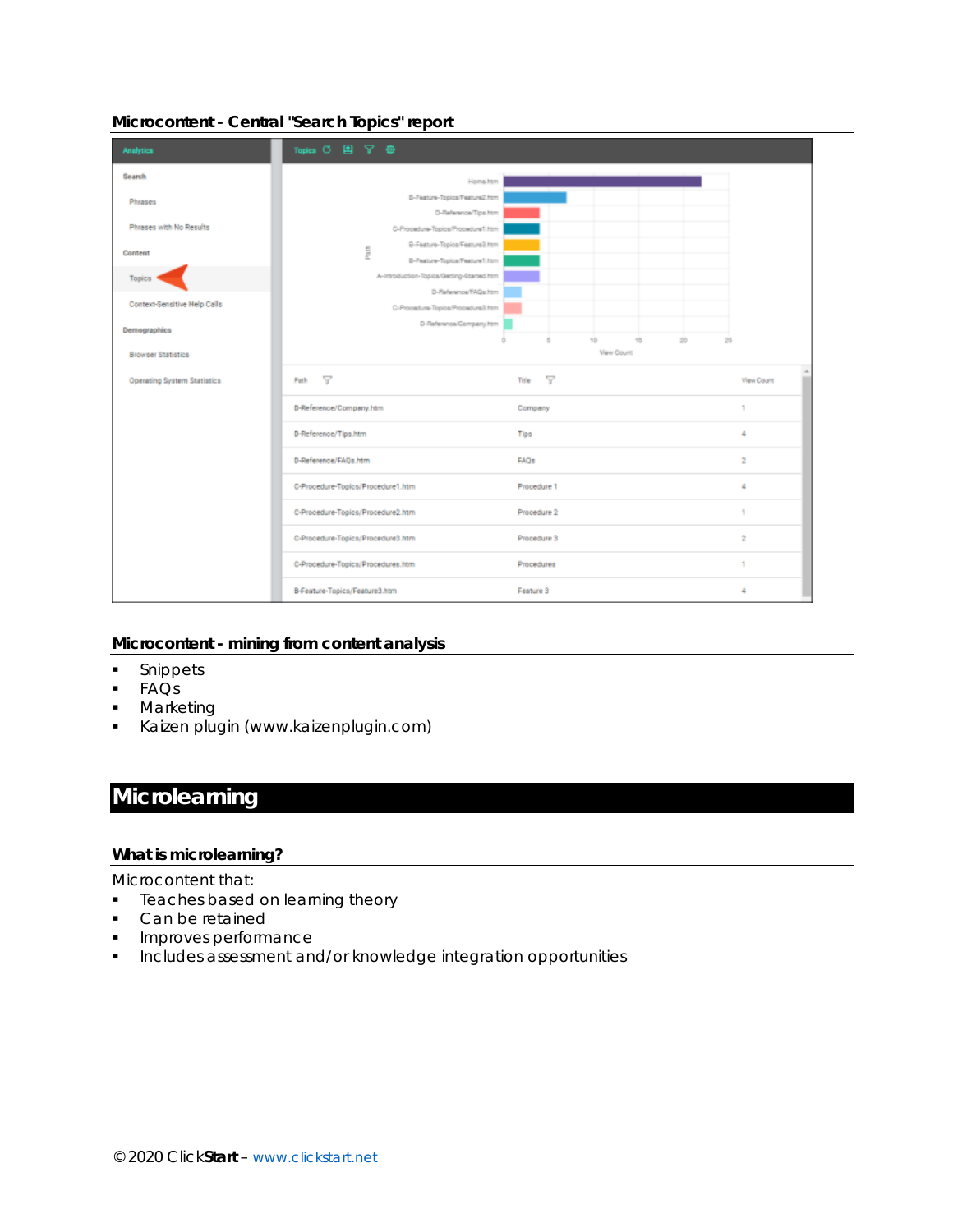

### **Microlearning - parts**

- Phrase / ID
- Response
- **Activation & Demonstration**
- Application & Integration

#### **Microlearning example - Ted-Ed**

Ted-Ed is a free web-based education platform that provides animated microlearning courses. The Ted-Ed program was launched in 2012 as the "youth and education initiative" of the TED Foundation.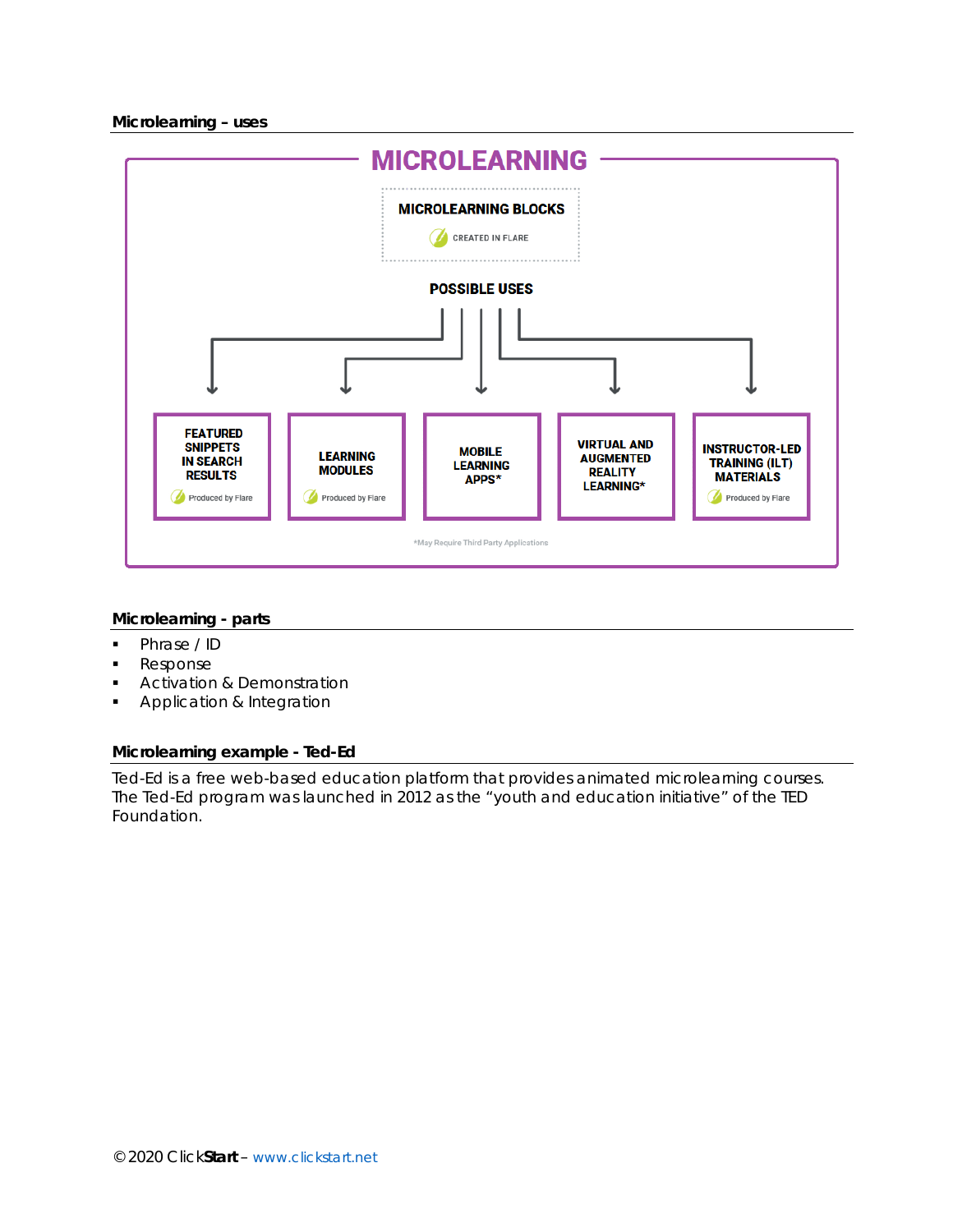| <b>TEDEd</b><br>register or sign in                                                                                                                                                                                                                                                                                                                                                                                                                                                                                                      |                                                                                  |  |  |  |  |  |  |
|------------------------------------------------------------------------------------------------------------------------------------------------------------------------------------------------------------------------------------------------------------------------------------------------------------------------------------------------------------------------------------------------------------------------------------------------------------------------------------------------------------------------------------------|----------------------------------------------------------------------------------|--|--|--|--|--|--|
| Discover Create Support                                                                                                                                                                                                                                                                                                                                                                                                                                                                                                                  | Q                                                                                |  |  |  |  |  |  |
| How the world's longest underwater<br>tunnel was built - Alex Gendler                                                                                                                                                                                                                                                                                                                                                                                                                                                                    | 660,694 Views<br>7,375 Questions Answered<br><b>TEDEd Animation</b>              |  |  |  |  |  |  |
| Let's Begin<br>Flanked by two powerful nations, the English Channel has long been one of the world's most important maritime passages. Yet for most of its history, orossing was a dangerous prospect. Engineers proposed<br>numerous plans for spanning the gap, including a design for an underwater passage more than twice the length of any existing tunnel. Alex Gendler details the creation of the Channel Tunnel<br>low the world's longest underwater tunnel was built - Alex G<br>Watch<br><b>Watch later</b><br><b>TEIGH</b> |                                                                                  |  |  |  |  |  |  |
| <b>HOW DO YOU</b>                                                                                                                                                                                                                                                                                                                                                                                                                                                                                                                        | Think                                                                            |  |  |  |  |  |  |
|                                                                                                                                                                                                                                                                                                                                                                                                                                                                                                                                          | Dig Deeper                                                                       |  |  |  |  |  |  |
| <b>BUILD A TUNNEL</b>                                                                                                                                                                                                                                                                                                                                                                                                                                                                                                                    | <b>Discuss</b>                                                                   |  |  |  |  |  |  |
| <b>UNDERWATER?</b>                                                                                                                                                                                                                                                                                                                                                                                                                                                                                                                       | Customize This Lesson<br>300<br>Create and share a new lesson based on this one. |  |  |  |  |  |  |
| ⊶⊶.8 O © © ©                                                                                                                                                                                                                                                                                                                                                                                                                                                                                                                             |                                                                                  |  |  |  |  |  |  |

### **Microlearning example - Khan Academy**

Khan Academy is a free web-based education platform that provides video-based microlearning courses through their website and app. Khan Academy was founded in 2008 by Sal Khan.

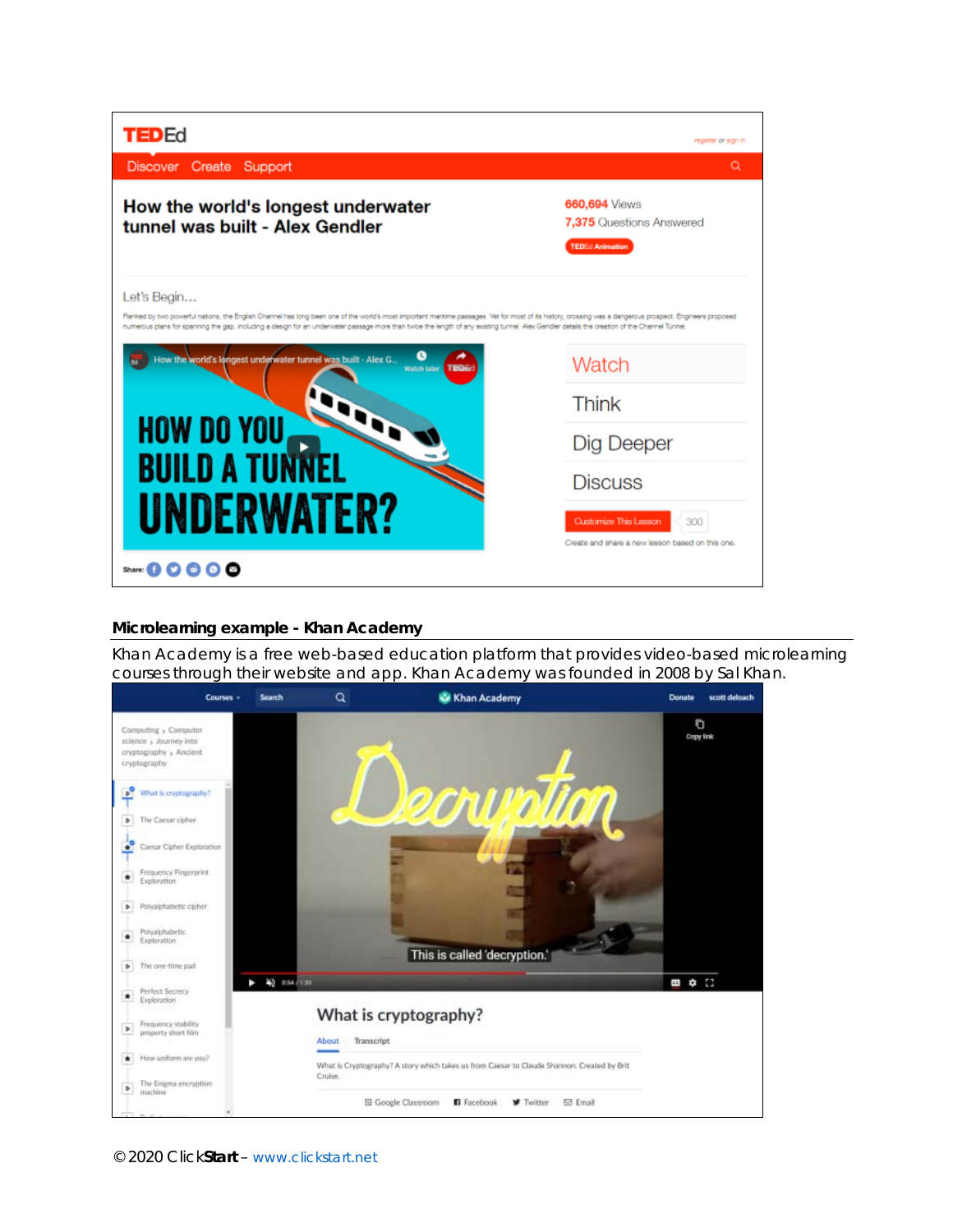#### **Microlearning example - Budapest University of Technology and Economics**

Budapest University of Technology and Economics uses microlearning to teach a wide range of subjects, including math, physics, and economics.



#### **Microlearning example - AICPA**

The AICPA includes "nanolearning" options for CPA certification and recertification Step 4.4: How does the environment impact leadership? How does a leader deal with ambiguity? Linda Fisher Thornton's blog discusses complexity and the challenge for leaders in the areas of collaboration and diversity, but what does she mean? The following diagram sets out the characteristics of a complex environment defined as an environment where cause and effect is difficult to detect, where the outcome of a decision is<br>difficult to predict, and where the an The four characteristics of complexity that we want you to consider set out in the graphic below Hyper-connectivity (people are more connected to data, information and each other than ever before and that connectivity is increasing) Hyper-interdependence (hyper specialization and hyper-flux (see the notes below) drive a need for collaborative networks, which produces interdependence and, some would say, a more fraglie environment where services rely on a fraglie web of inter-dependent relationships). It also creates an environment where a multitude of stakeholders come together with<br>varying degrees of influence/interest in Hyperflux (technology and connectivity to people and information is driving change at an ever increasing speed. Connectivity also drives expectation in relation to service design<br>development and delivery, where services ca Ambiguity (all of the above produce an environment of change and uncertainty, where there does not appear to be a "right" answer. Leaders talk about ambiguity, complexity and a need to close the complexity gap to make their environment less ambiguous so they can talk of risk (known), as opposed to uncertainty (unknowns). It is said that CPAs are hampered by hyper-specialization. This causes problems because your clients and your client's clients/customers are experiencing ever changing needs. In this vonment it is difficult for one CPA or a single CPA firm (especially a small to medium firm) to be all things to all clients. For this reason CPAs need to work with diven<br>In activate those networks to enable collaboration. se netwo than activate challenges for today's leaders. Do you agree? Comment on this object for full XP (1/8) **Most Recent** Bes **Discussion Point** Considering political, economic, social, technological Considering political, escarcing, social, technological, ested three<br>existences of the environmental, select three<br>examples of change fluit fluite occurred in the last 150 months and<br>discuss what these mean for leaders in Displaying threads 1-4 o ths and O poins | 1 month ago<br>- Alealth case reform has been an interesting change because it affocts our firm (employees and partners making distaktive and interest respectively. It is also made that were<br>Seeking it pot on the ar Expand comment | Vote Up | Vote Down | Reply | Permalink ad to the di B C points | 1 month ago 1. competion accelerating (periodisfy fee-based competition & competition from non-baditional sources). 2. lack of preparedness for envior staff departures<br>3. legislative failures in addressing leay issues that need attent Submit Expand comment | Vote Up | Vote Down | Reply | Permalink

#### **Microlearning example - American Addition Centers**

American Addiction Centers uses microlearning to raise awareness about drug addiction.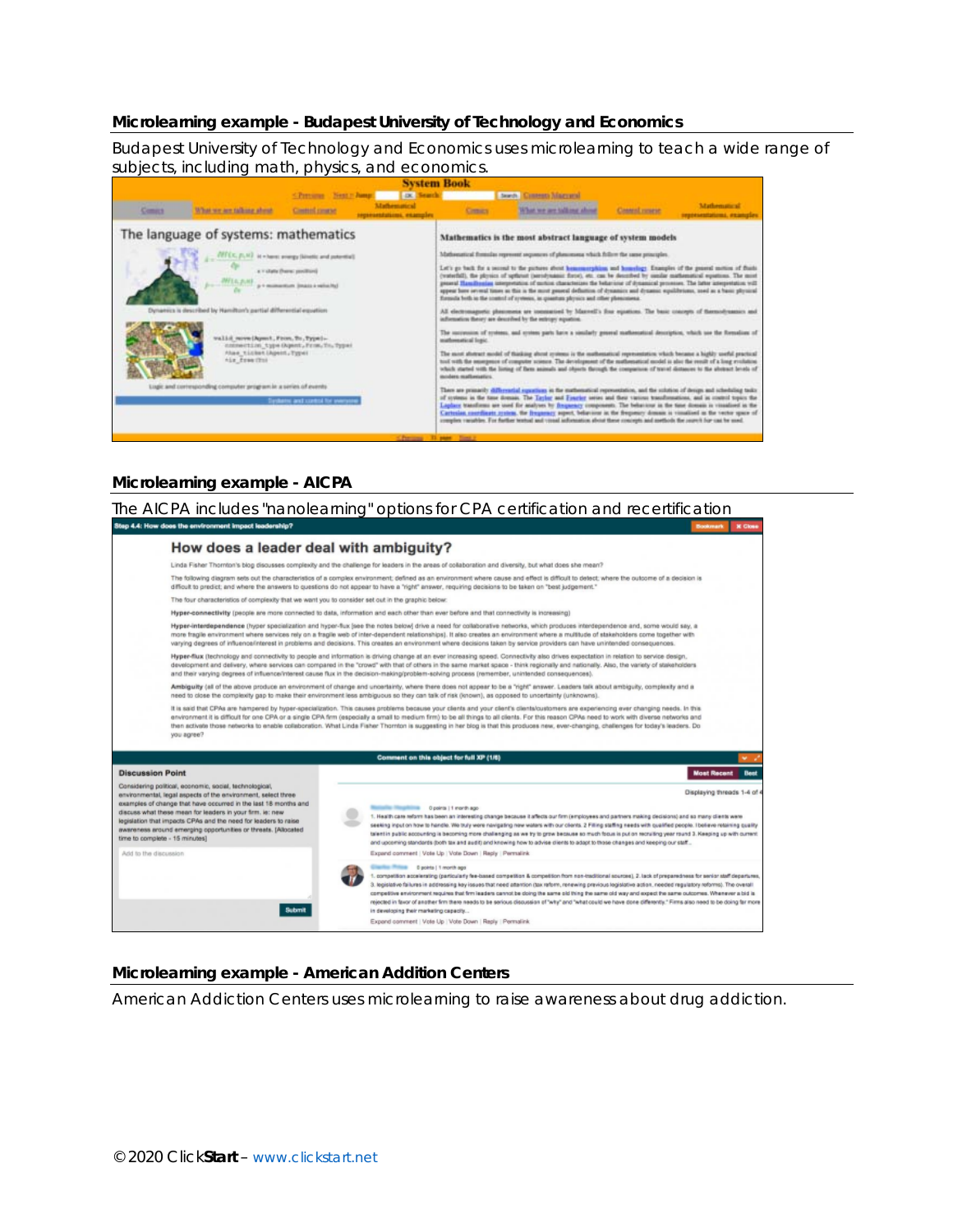

#### **Microlearning - mining**

- Course content
- Help & tutorials
- Tech support calls

# **Learning more**

#### **Presentations**

I have several presentations available at bit.ly/clickstart-presentations, including:

- "Best Practices for Microcontent-based Authoring"
- "Content Reuse and Automation using Database Publishing and Microcontent"

#### **MadBlog - Paul Stoecklein**

Paul's excellent blog post is available at: www.madcapsoftware.com/blog/three-micro-contentlessons-to-enhance-your-html5-search-results

#### **ATD articles**

ATD has several articles about microlearning at www.td.org:

- "What Is Microlearning?"
- Microlearning Is More Than a Buzzword
- "Microlearning: Why It Works and How You Can Use It"

#### **Google search reference guide**

See developers.google.com/search/reference/overview